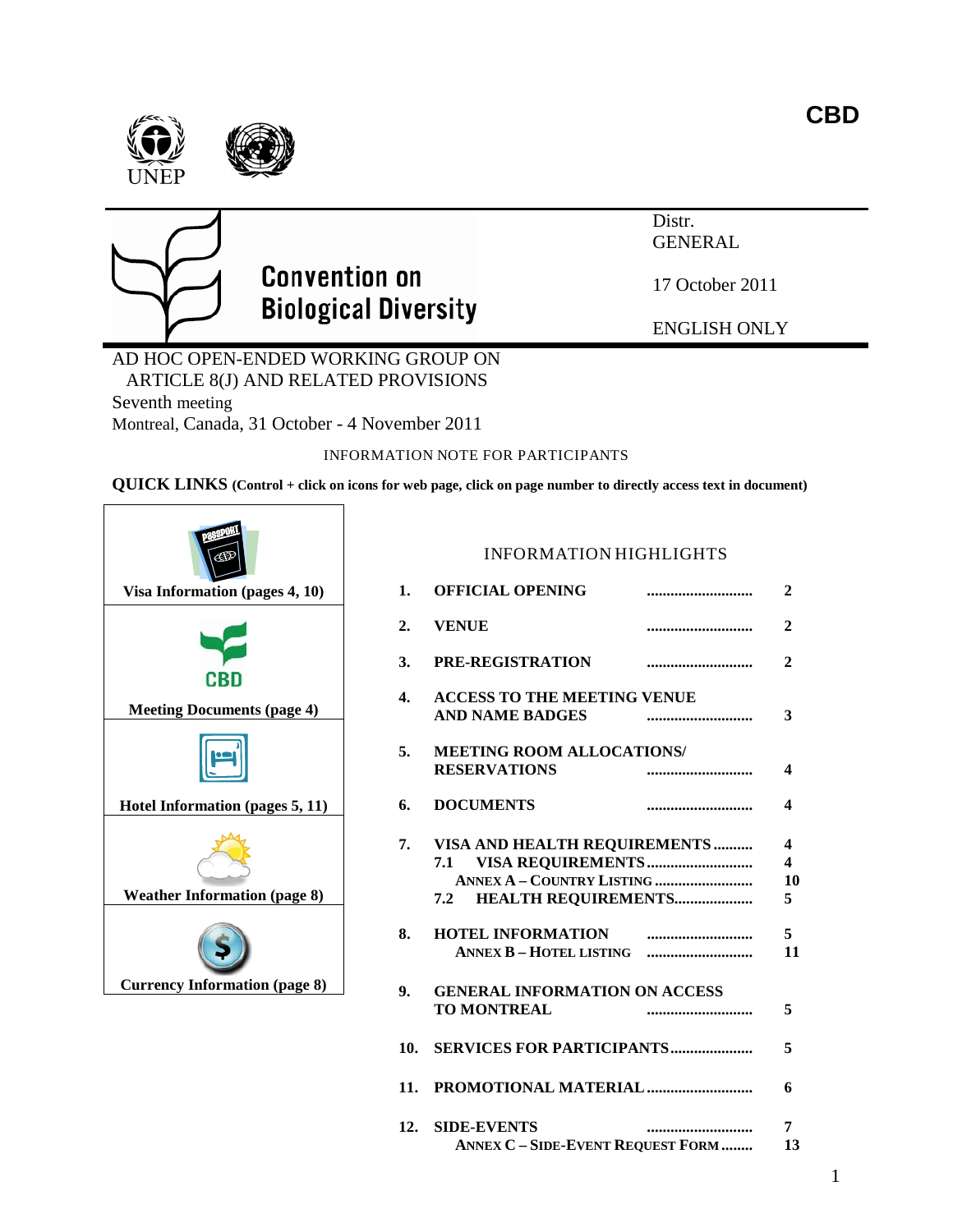#### **INFORMATION ........................... 8**

## **15. WEATHER AND TIME ZONE**

## 1. OFFICIAL OPENING

The official opening for the Seventh meeting of the Ad Hoc Open-ended Working Group on Article 8(j) and Related Provisions (WG8J 7) will take place at **10:00 a.m. on Monday, 31 October 2011.** The formal sessions of the meeting will be held daily from Monday, 31 October 2011 onwards from **10:00 a.m. to 1:00 p.m**. and from **3:00 to 6:00 p.m**.

A reception will be held on 31 October 2011 at 6:30 p.m. at the International Civil Aviation Organization (ICAO). For more information on the programme of work, please refer to the provisional annotated agenda, which will be made available on the Secretariat's web site at: [http://www.cbd.int/doc/?meeting=WG8J-07.](http://www.cbd.int/doc/?meeting=WG8J-07)

2. VENUE

All of the meetings listed above will be held at:

**The International Civil Aviation Organization (ICAO)** 999 University Street (between Viger and St-Antoine) Montreal, Quebec H3C 5H7, Canada Tel: +1-514-954-8219 Metro, line 2 – Orange - station Square-Victoria

- 3. PRE-REGISTRATION
- 3.1 CONTRACTING PARTIES

The letter should indicate the names, titles and contacts of delegates attending the WG8J-7 meeting and should be sent to the attention of the Executive Secretary at the address below, as soon as possible, preferably by 30 September 2011. Without an official notification from representatives of contracting Parties nominated to attend the meeting, indicating the names, titles and contacts of delegates and including the head of the delegation, registration will not be possible.

This will facilitate the delivery of conference badges upon arrival on site, and the preparation of the list of participants. Participants who do not wish to have their coordinates appear on the list of participants should inform the registration desk upon their arrival at the venue.

Mr. Ahmed Djoghlaf Executive Secretary Secretariat of the Convention on Biological Diversity 413 St. Jacques Street West, Suite 800 Montreal, Quebec H2Y 1N9 Canada  $Fax: + 1-514-288-6588$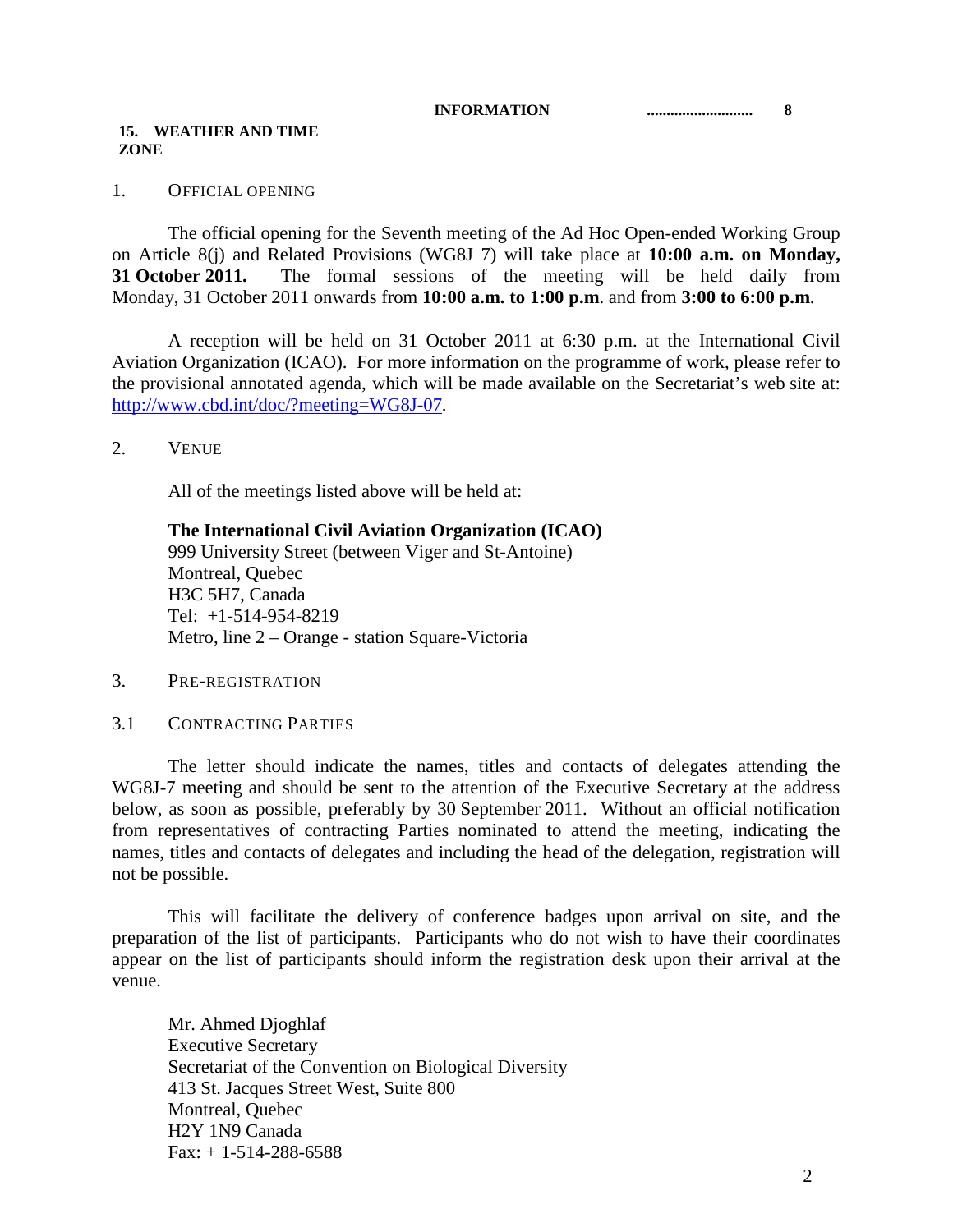E-mail: [secretariat@cbd.int](mailto:secretariat@cbd.int)

## 3.2 OBSERVERS

## **3.2.1** STATES NOT PARTY TO THE CONVENTION

The pre-registration of States not Party to the Convention is subject to the same procedure as outlined in paragraph 3.1 above.

## **3.2.2** THE UNITED NATIONS AND ITS SPECIALIZED AGENCIES

The pre-registration of representatives of the UN and its specialized agencies and the International Atomic Energy Agency is subject to the same procedure as outlined in paragraph 3.1 above.

## 3.2.3 GOVERNMENTAL AND NON-GOVERNMENTAL BODIES OR AGENCIES QUALIFIED IN THE FIELDS OF BIODIVERSITY CONSERVATION AND SUSTAINABLE USE

Rule 7.1 of the rules of procedure applies to bodies or agencies qualified in the fields of biodiversity conservation and sustainable use wishing to be represented as observers in the meeting. These observers may, upon invitation of the President of the meeting, participate without the right to vote in the proceedings of any meeting in matters of direct concern to the body or agency they represent unless at least one third of the Parties present at the meeting object (rule 7.2). Pursuant to Annex of COP decision IX/29, the organization's statutes/rules or terms of reference, membership, as well as any other relevant information about the organization, must also be included with the request to be represented as an observer at the meeting.

The pre-registration of these representatives is subject to the receipt by the Secretariat of **an official letter and relevant documentation**. The letter must be on the organization's letterhead and signed by the organization's Chief Executive or President and not by the nominee. The letter should indicate the names, titles and contacts of delegates attending the WG8J 7 meeting. The letter should be sent to the attention of the Executive Secretary at the address indicated in item 3.1 above. This information provided will facilitate the delivery of conference badges upon arrival on site, and preparation of the list of participants. Participants who do not wish to have their coordinates appear on the list of participants should inform the registration desk upon their arrival at the venue.

## 4. ACCESS TO THE MEETING VENUE AND NAME BADGES

Access to the meeting venue is subject to the presentation of a valid conference badge. Conference badges with photographs will be issued at the registration counter located at **999 University** from **Saturday, 29 October from 9:00 a.m. to 5:00 p.m.**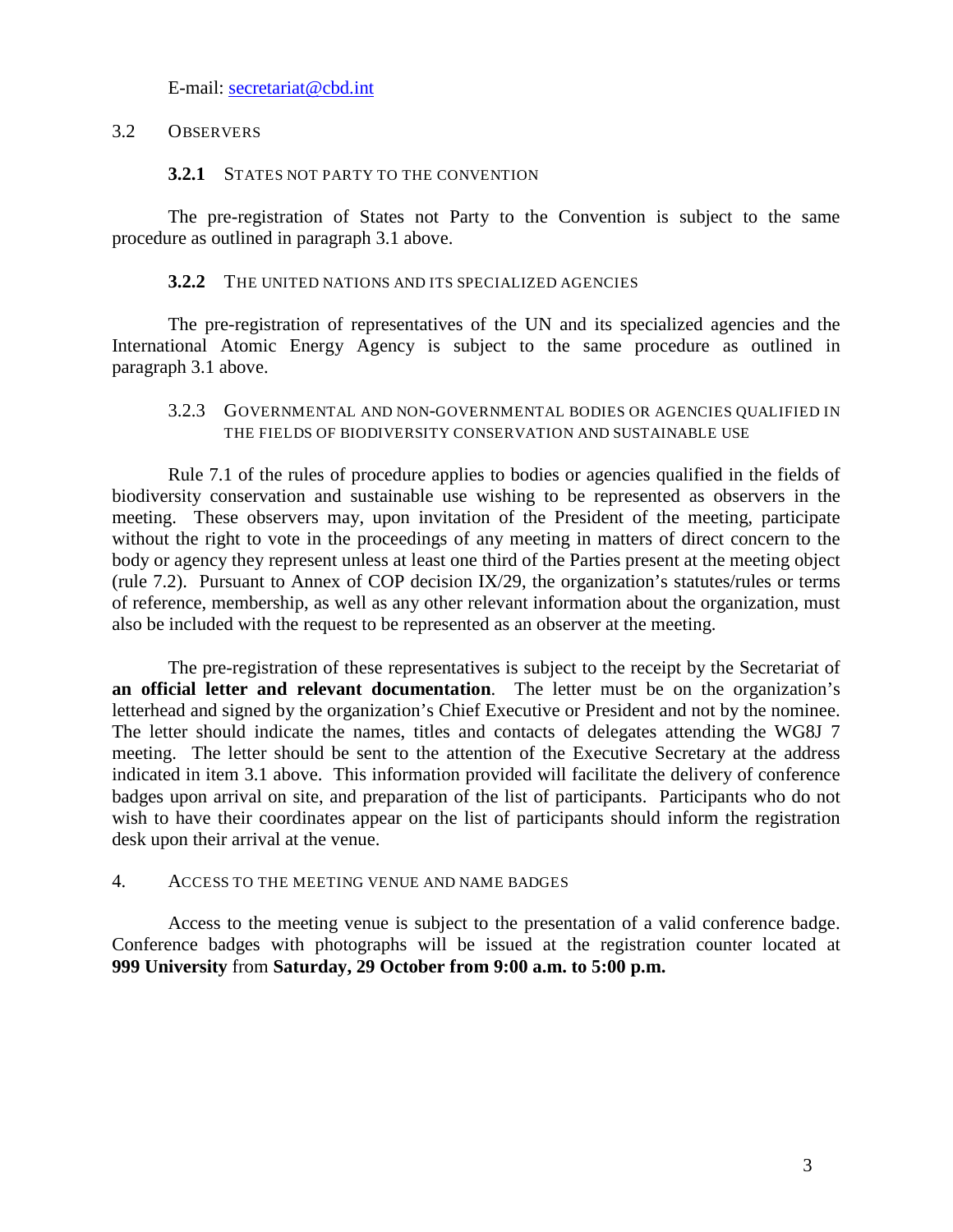Badges will be issued at the registration counter upon presentation of a valid passport or an identification card with a photograph, along with a copy of the nomination letters referred to under heading 3 above.

- **29 October from 9:00 a.m. to 5:00 p.m.**
- **30 October from 10:00 a.m. to 5:00 p.m.**
- **31 October - 6 November 2011 from 8:00 a.m. to 6:00 p.m.**

For security reasons and to gain access to both meeting venue and meeting rooms, the display of conference badges is mandatory at all times. Any loss of a badge should be reported immediately to the registration counter.

## 5. MEETING ROOM ALLOCATIONS/RESERVATIONS

Information pertaining to room allocations for the plenary as well as for the regional and other groups will be clearly displayed within the meeting venue.

Meeting rooms are available for all groups starting on 30 October 2011 and continuing every day **from 8:00 a.m. to 9:45 a.m**. For any other use outside this slot, the access to the meeting rooms needs to be confirmed, on a daily basis, with Nader Ibrahim or Lisa Pedicelli. Requests, prior to the start of the meeting, can be submitted to CBD Secretariat [\(secretariat@cbd.int\)](mailto:secretariat@cbd.int), and through the "meeting room request" binder located next to the document distribution counter on the 4th floor, during the meeting.



In order to minimize the environmental footprint of the meeting, only one set of official pre-session documents will be provided per country delegation. Pre-session documents in languages and information documents can be retrieved from the Secretariat's web site: [http://www.cbd.int/doc/?meeting=WG8J-07.](http://www.cbd.int/doc/?meeting=WG8J-07) Delegates are kindly requested to bring their own copies to the meeting.

CD-ROMs containing the pre-session documents, in all six United Nations official languages, as well as the information documents, will also be made available upon request to delegates and participating organizations who wish to reproduce, at their own expense, additional copies of the documents. The CD-ROMs will be available at the documentation distribution counter located on the fourth floor.

## 7. VISA AND HEALTH REQUIREMENTS

## <span id="page-3-0"></span>7.1 VISA REQUIREMENTS

<span id="page-3-1"></span>6. DOCUMENTS



Participants from countries listed in **annex A** below require an entry visa for Canada and are strongly advised to contact the nearest Canadian diplomatic or consular mission **as soon as possible** in order to secure the required entry visa in a timely manner, prior to departure. **Please note that airline companies will not allow boarding in the absence of a valid visa**.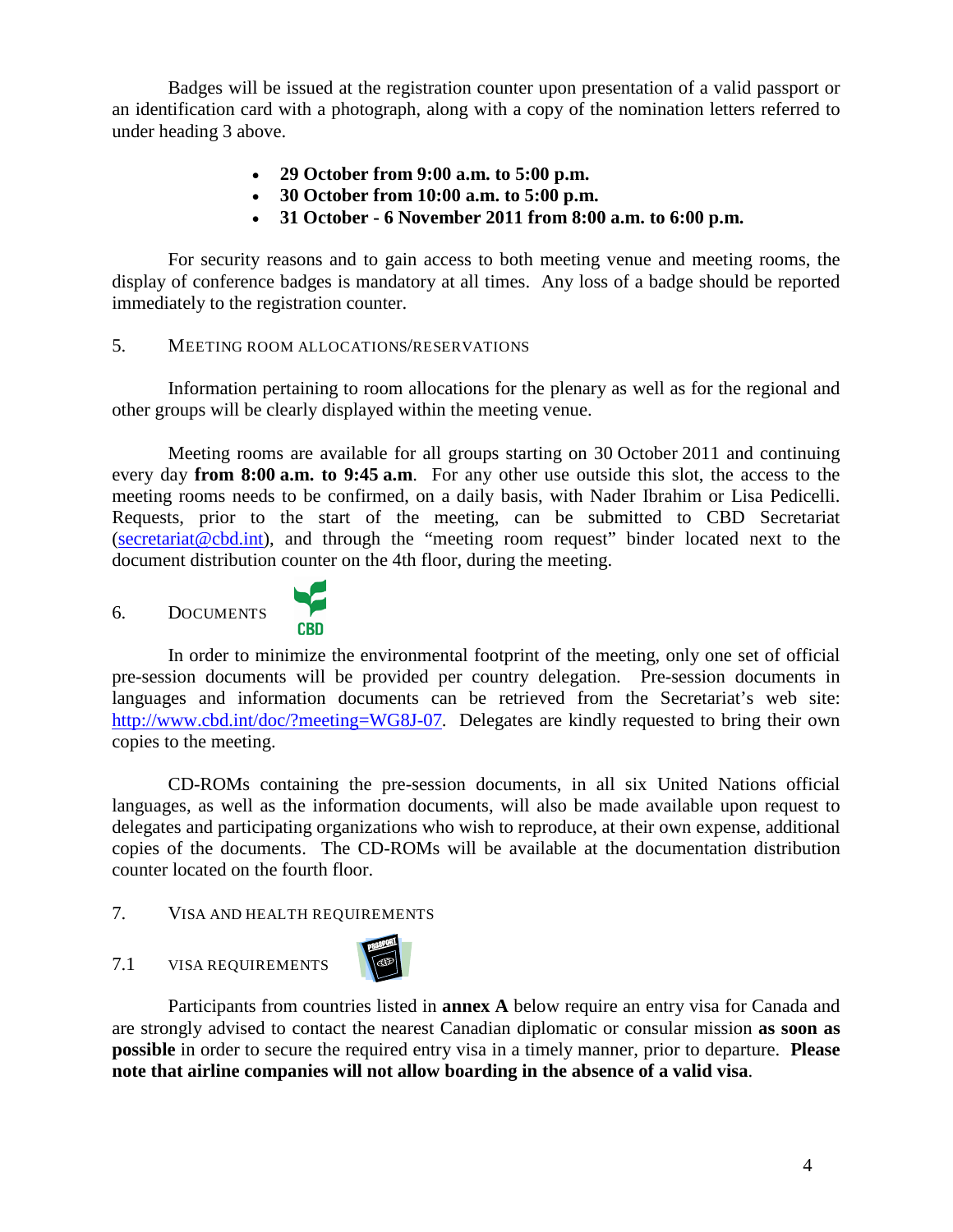Information on visa procedures, including a list of relevant Canadian diplomatic/consular missions abroad, is available on the web site of Canadian Citizenship and Immigration at: [http://www.cic.gc.ca/english/information/offices/index.asp#international.](http://www.cic.gc.ca/english/information/offices/index.asp#international)

To facilitate the issuance of visas, the Secretariat will issue upon request invitation letters to be attached to the visa applications.

7.2 HEALTH REQUIREMENTS

There are no vaccination requirements for any international traveller.

<span id="page-4-0"></span>8. HOTEL INFORMATION

Participants are kindly reminded that **they have to make their own hotel reservations as soon as possible**. To benefit from the special room rates some hotels are offering please request the rates according to the listing in the annex.

Below is an indicative list of hotels (**annex B**) located in the vicinity of the CBD Secretariat or close to a Metro (subway) station. Please reserve rooms as early as possible.

If you encounter difficulties in booking hotels for the dates of the meeting, the Secretariat has requested some of the recommended hotels to temporarily block/hold spaces for the meeting in order to facilitate participants' reservations. The information is listed in the table below.

Further information on hotels in Montreal is available at the following web site:

<http://www.tourisme-montreal.org/Accommodations>



9. GENERAL INFORMATION ON ACCESS TO MONTREAL

Montreal is serviced by Montreal-Trudeau International Airport (15 km from downtown). Taxis and a bus (no. 747) are available at the airport. The information on rates is as follows.

| <b>Bus / Shuttles:</b>     | One way trip                            |
|----------------------------|-----------------------------------------|
| Montreal-Trudeau           | CDN \$8                                 |
| Airport/Downtown (several  | (at the airport tickets are sold at the |
| locations) STM Express bus | International Currency Exchange (ICE)   |
| No. 747                    | counter on the international arrivals   |
|                            | level)                                  |
|                            |                                         |

**Taxis:**  Montreal-Trudeau /Downtown CDN \$38 Fixed rate

10. SERVICES FOR PARTICIPANTS

Participants will have access to the internet at an Internet café located within the ICAO Conference building. The ICAO conference building is also equipped with WIFI Internet access.

Participants wishing to avail themselves of the reproduction (and publication) facilities of the ICAO printshop are requested to contact at the address below Mr. Jacques Daoust, Chief,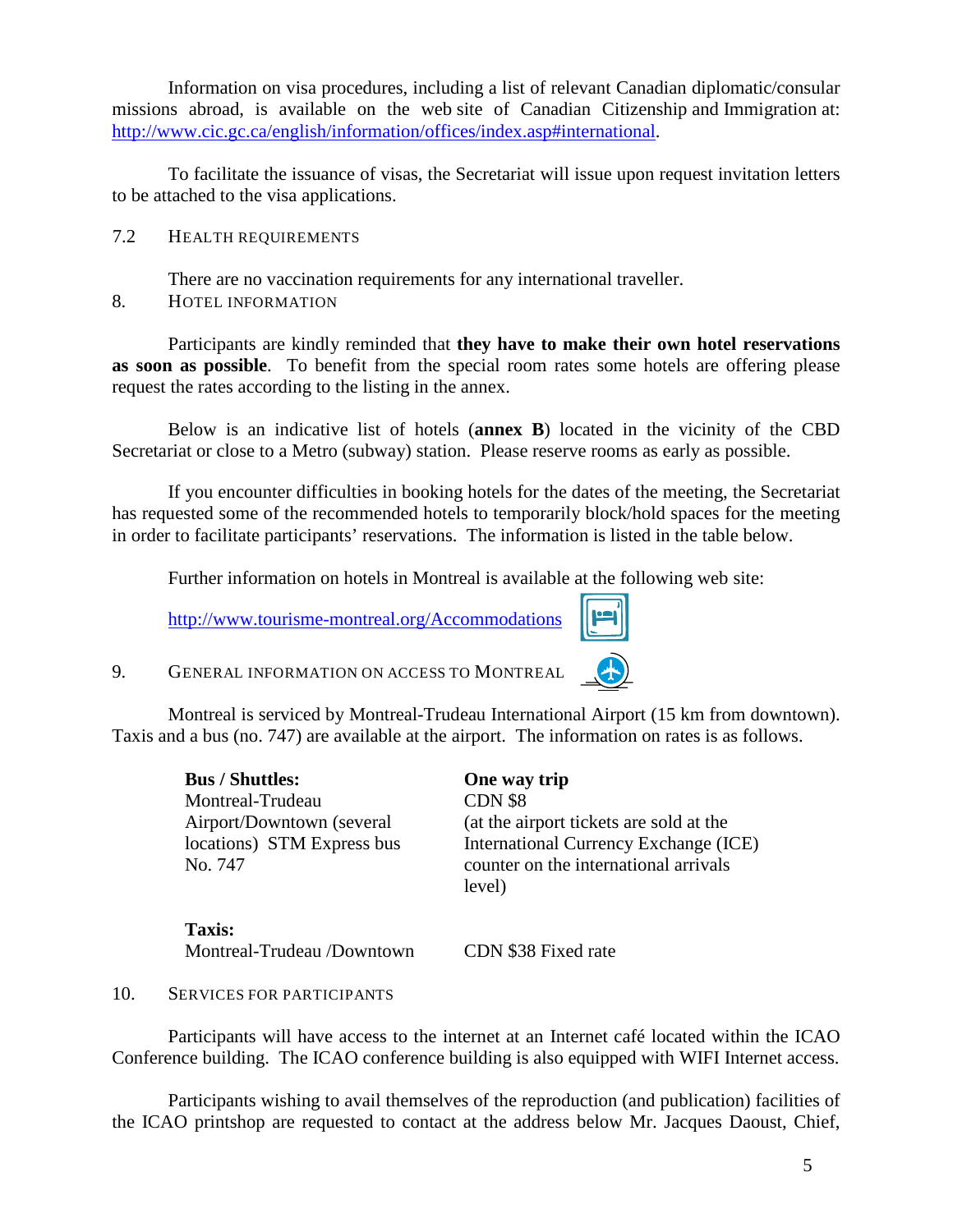Reproduction Unit, directly for cost estimates and other relevant information, as appropriate. During the meeting, Mr. Daoust can be reached at extension 8205.

999 University Street Montreal, Quebec H3C 5H7 - Canada Telephone: + 1-514-954-8219 - Ext 8205 Fax: + 1-514-954-8206 E-mail: [jdaoust@icao.int](mailto:jdaoust@icao.int)

## 11. PROMOTIONAL MATERIAL

## 11.1 DISPLAY TABLES

Display tables will be made available, free of charge, at the meeting venue for the display of promotional material and publications. Tables, clearly identified, are on a first come, first served basis.

## **11.2** SHIPPING OF PROMOTIONAL MATERIAL

Participants wishing to enquire about space availability regarding storage of promotional material at the meeting venue (ICAO Conference building) should address their requests to the CBD Secretariat [\(secretariat@cbd.int\)](mailto:secretariat@cbd.int), with copies, for information purposes to Mr. Mike Baiao, ICAO Conference Assistant, [\(Mbaiao@icao.int\)](mailto:Mbaiao@icao.int) and Mr. Fabio Mawak [\(FMawak@icao.int\)](mailto:FMawak@icao.int). For any query on customs clearance, please **contact your courier service directly**.

All shipments of promotional materials must be:

• Addressed to:

**The International Civil Aviation Organization (ICAO)** 999 University Street Attention: CBD Meeting Montreal, Quebec Canada H3C 5H7

- Arriving in Montreal no earlier than one week prior to the start of the meeting;
- Arranged on a door-to-door basis, as ICAO does not deal with customs clearance and handling of the shipments, nor pay any shipment costs;
- Marked to the attention of CBD Meeting (as above);
- Identified with the title of the meeting (i.e. WG8J 7);
- Communicated to the CBD Secretariat (secretariat  $@cbd.int$ ), with a copy to Mr. Mike Baiao [\(Mbaiao@icao.int\)](mailto:Mbaiao@icao.int) and Mr. Fabio Mawak [\(FMawak@icao.int\)](mailto:FMawak@icao.int), indicating the expected date of arrival in Montreal, the airway bill number and the number of boxes sent.

**N.B.** Boxes must be numbered in "1 of X format". Whenever possible, a copy of the publication should be affixed to each box.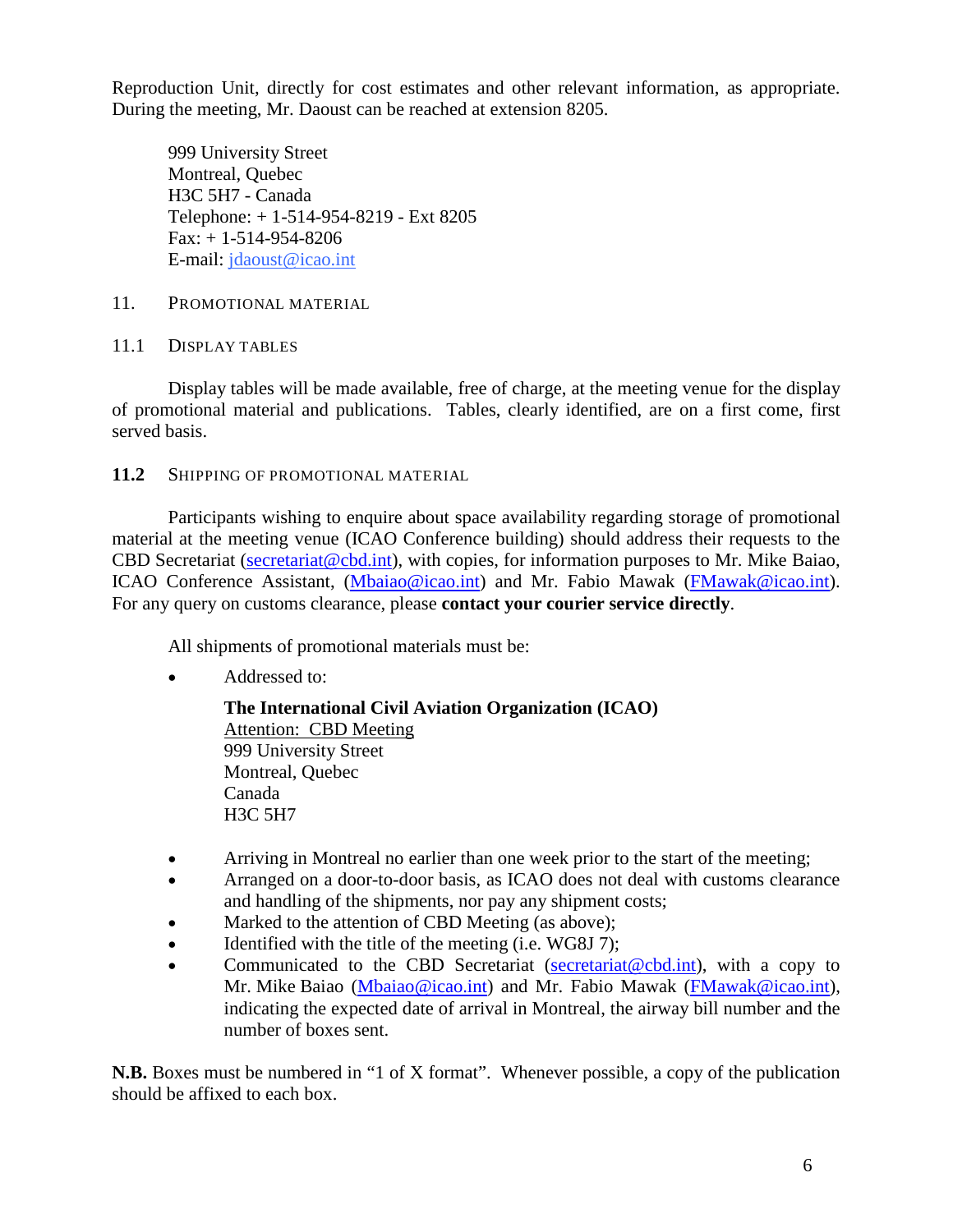## 12. SIDE-EVENTS

Requests for side-events should be made using the **online** system available on the Secretariat's web site at: [http://www.cbd.int/register/home.shtml.](http://www.cbd.int/register/home.shtml) The deadline for the receipt of requests is **14 October 2011**. Requests will be processed on a first come, first served basis. Requests received after the deadline will not be considered.

Processed side-event requests can be viewed on the Secretariat's web site at: [http://www.cbd.int/register/side-events/list.aspx?mtg=](http://www.cbd.int/register/side-events/list.aspx?mtg), prior to and during the meeting.

Subject to availability of rooms and provided that side-event requests are received before the set deadline of **14 October 2011**, meeting rooms, equipped with LCD projectors and computers/laptops, for PowerPoint presentations, are provided **at no cost** to the side-events organizers. However, there may be a cost to the organizers when an event is scheduled in a room that does not already contain the required equipment. Should this be the case, organizers will be notified accordingly. It should be noted that side-events **may be rescheduled** depending on official sessions of the meeting. Should such a situation occur, it is the responsibility of side-events organizers to advise the caterer accordingly.

A binder for the scheduling of technical tests for side-events will be made available at the document distribution counter.

Organizers of side-events wishing to enquire about costs for catering or technical equipment should contact the following focal persons directly with a copy, for information purposes, to Mr. Mike Baiao [\(MBaiao@icao.int\)](mailto:MBaiao@icao.int) and to Ms. Lisa Pedicelli (lisa.pedicell[i@cbd.int\)](mailto:secretariat@biodiv.org).

## **(a) Technical equipment**

Mr. Adam Ponak Director of Event Technology PSAV® Presentation Services 900 de La Gauchetiere West Montreal, Quebec, Canada, H5A 1E4 Tel: +514-871-8942 E-mail: [aponak@PSAV.COM](mailto:aponak@PSAV.COM)

## **(b) Catering**

Mr. Ray Khalil Lordia Cafeteria, ICAO Building 999 University Street Montreal, Quebec Canada H3C 5H7 Telephone: + 1 (514) 954-8219 ext.7085 Mobile: +514-825-2493 E-mail: Ray\_Khalil@hotmail.com

Private catering companies

| Bernard et Fils Traiteur  | Zeste du Monde   |
|---------------------------|------------------|
| 3535 rue de Rouen         | 5997, rue Verdun |
| Montréal (Québec) H1W 1M2 | Verdun, (Québec) |
| Phone: $+514-525-0121$    | <b>H4H 1M6</b>   |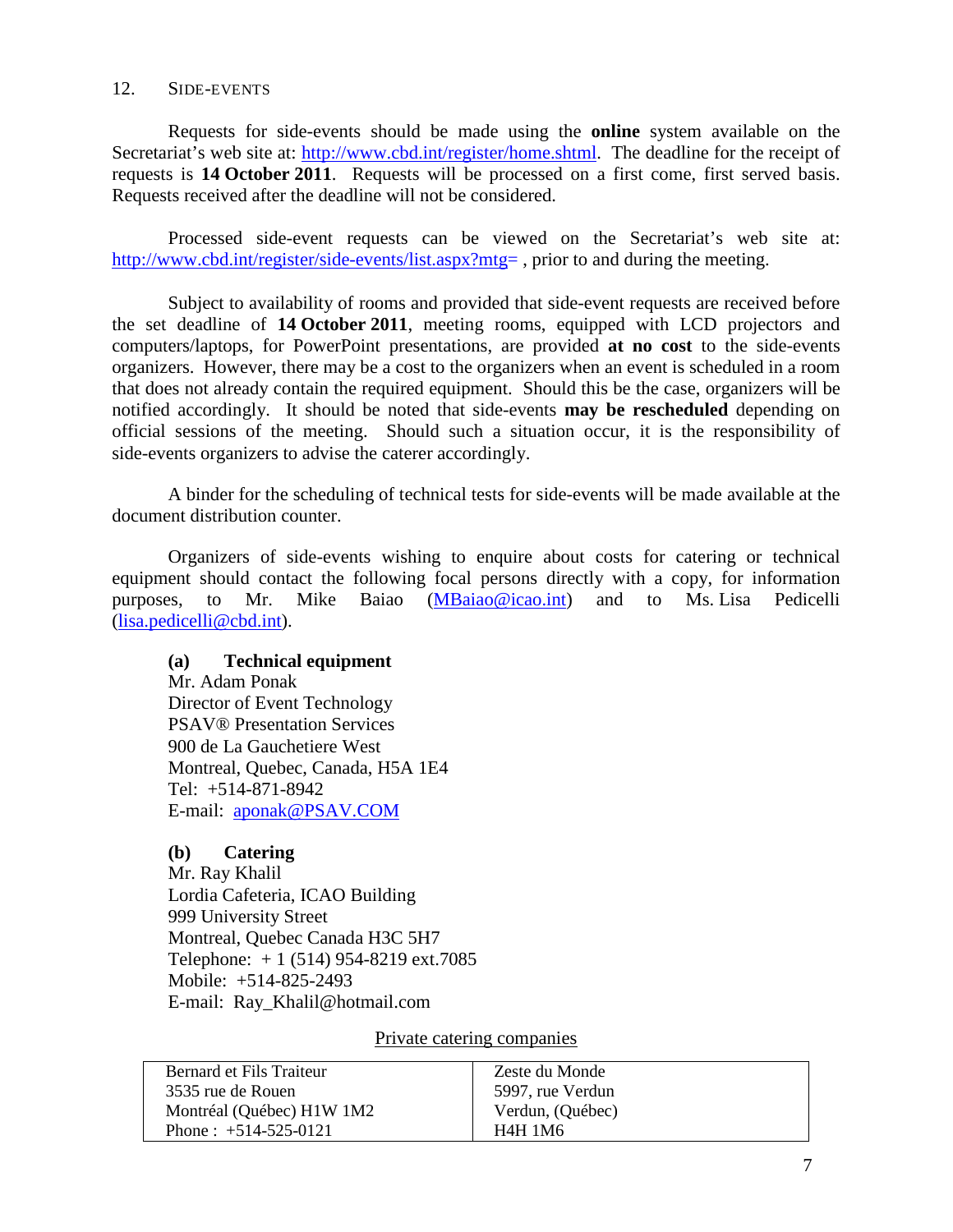| Fax : $+514-525-4930$                        | Tel: $+514.761.0498$         |
|----------------------------------------------|------------------------------|
| $E$ -mail: info@bernard-et-fils-traiteur.com | E-mail: info@zestedumonde.ca |
| Web site: www.bernard-et-fils-               | Web site (in French):        |
| traiteur.com/index en.html                   | www.zestedumonde.ca          |
| Gisele Gauthier Caterer                      |                              |
| Mr. Pierre Girard                            |                              |
| 5450, rue St-Denis,                          |                              |
| Montréal (Québec)                            |                              |
| H <sub>2</sub> J <sub>2M5</sub>              |                              |
| Tel: +514-272-2121, poste 222                |                              |
| E-mail: pgirard@ggtraiteur.com               |                              |
| Web-site: www.ggtraiteur.com                 |                              |

Side-event organizers without internet access or experiencing difficulties using the online system mentioned above, could address the duly completed form (**annex C**) to the CBD Secretariat [\(secretariat@cbd.int\)](mailto:secretariat@cbd.int) or by fax + 1-514-288-6588.

## **It should be noted that food and drinks are not allowed in any of the meeting rooms.**

## 13. PAYMENT OF THE DAILY SUBSISTENCE ALLOWANCES (DSA)

The DSA will be paid to the sponsored participants starting on the first day of the meeting.

## 14. OFFICIAL LANGUAGES

There are two official languages in Canada: English and French. French is the official language of Quebec; however English is widely spoken in Montreal.

## <span id="page-7-0"></span>15. WEATHER AND TIME ZONE INFORMATION



In November temperatures in Montreal usu[ally rang](http://www.worldweather.org/056/c00634.htm)e between a maximum of  $+5^{\circ}C$  in the daytime and a minimum of -4°C at night. Conditions are usually cold and rainy with a possibility of snow, please bring appropriate clothing. Current weather conditions in the area can be found at: http://www.worldweather.org/056/c00634.htm.

The standard time zone will be GMT/UTC -5 hours.

## 16. ELECTRICITY

The electrical currents are 120 volts, 60 Hertz a (two-pin flat and vertical with a ground connection).

<span id="page-7-1"></span>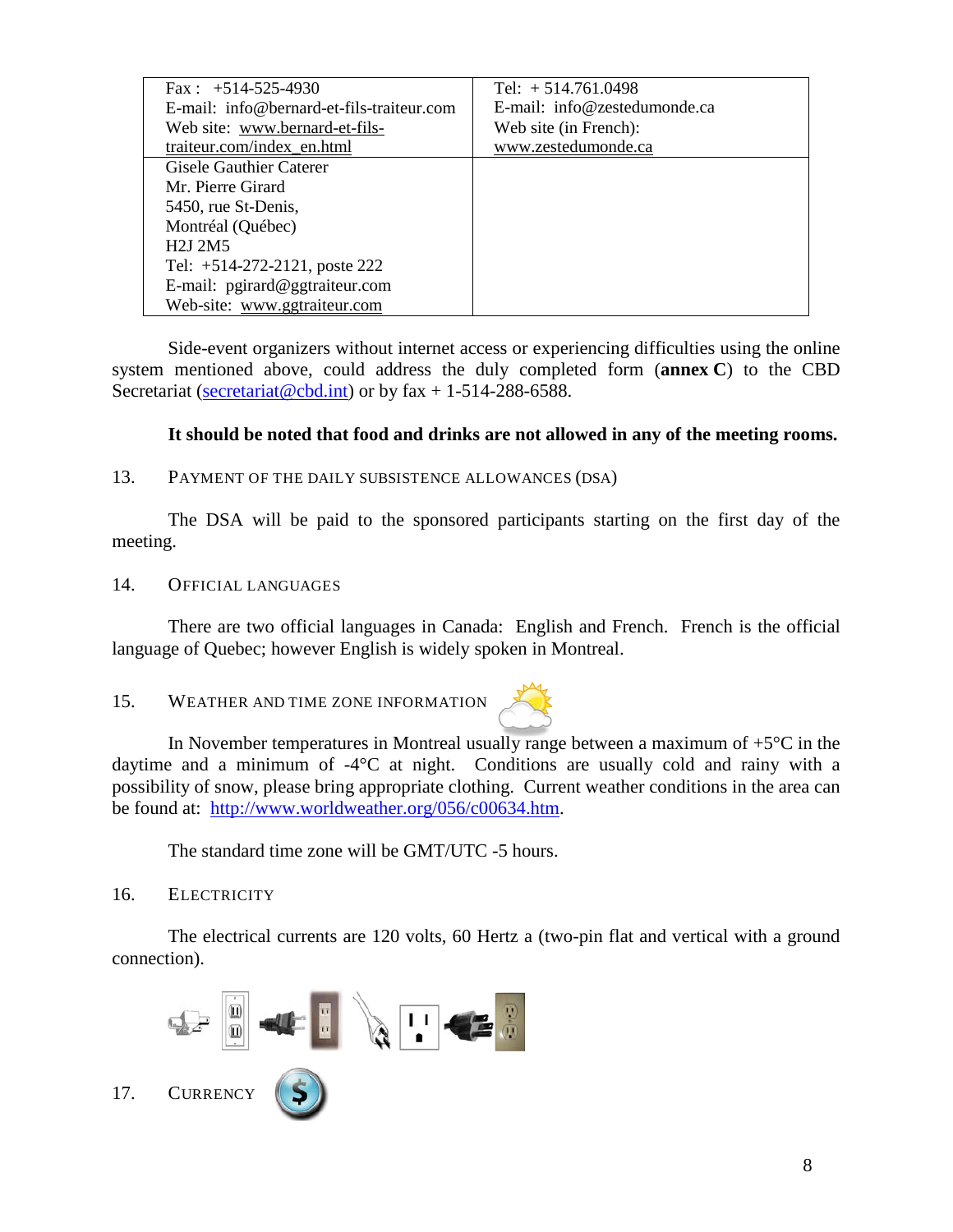The currency in Canada is the Canadian Dollar (CDN \$). The current exchange rate as at 21 July 2011 is US  $$1 = CDN $0.94$  and €1 = CDN \$1.36.

## 18. DISCLAIMER

The CBD Secretariat disclaims all responsibility for medical, accident and travel insurance, for compensation for death or disability compensation, for loss of or damage to personal property and for any other loss that may be incurred during travel time or the period of participation. In this context, it is strongly recommended to secure international medical insurance for the period of participation prior to departure.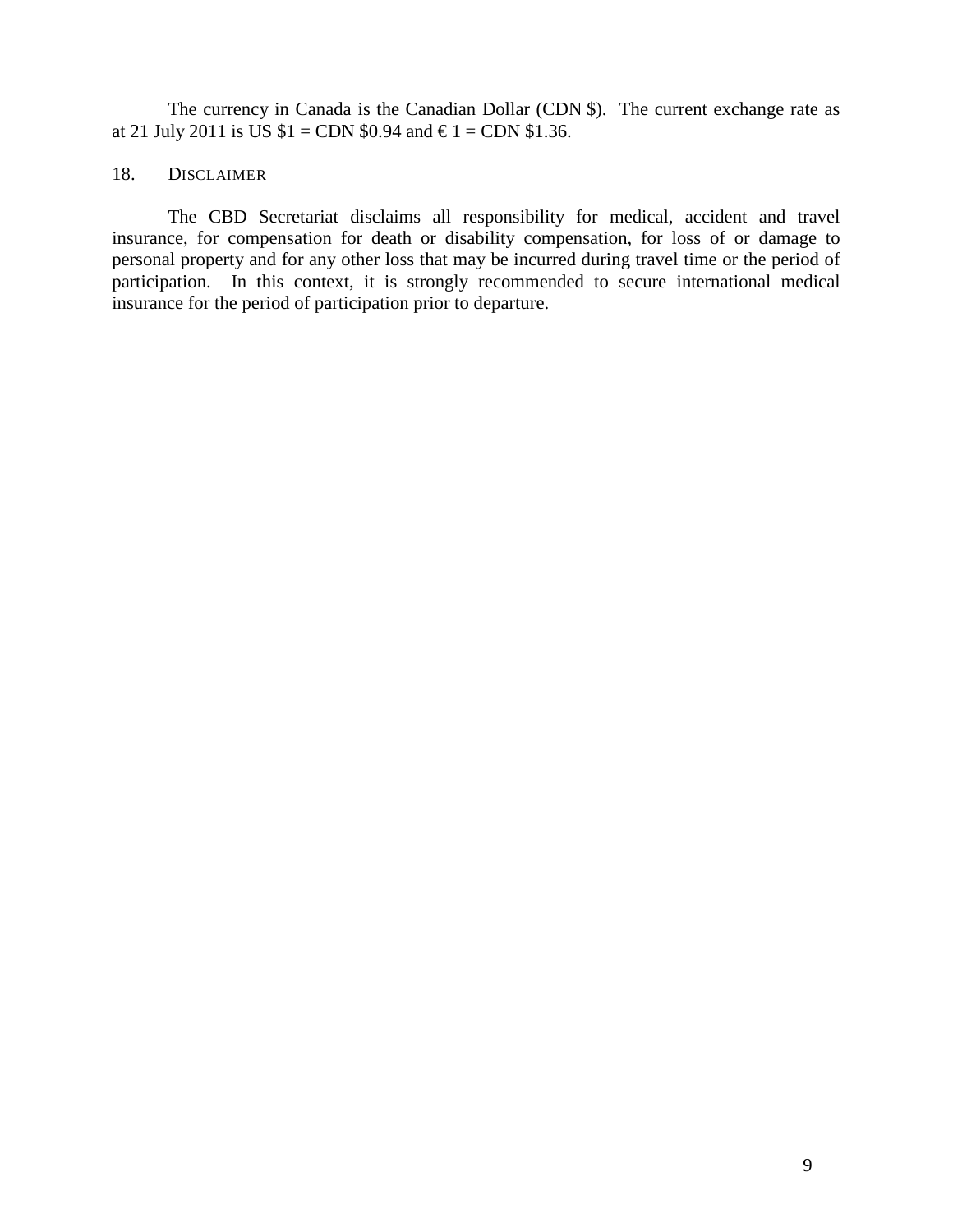#### Annex A – Country Listing

#### <span id="page-9-0"></span>**COUNTRIES AND TERRITORIES WHOSE CITIZENS REQUIRE VISAS IN ORDER TO ENTER CANADA AS VISITORS (AS LISTED ON THE WEB SITE OF CITIZENSHIP AND IMMIGRATION CANADA)**

Citizens of the following countries and territories require a visa to **visit** or **transit** Canada:

**A** Afghanistan Albania Algeria Angola Argentina Armenia Azerbaijan

#### **B**

Bahrain Bangladesh Belarus Belize Benin Bhutan Bolivia Bosnia and Herzegovina Brazil Bulgaria Burkina Faso Burundi

#### **C**

Cambodia Cameroon Cape Verde Central African Republic Chad Chile China Colombia Comoros Congo, Democratic Republic of the Congo, Republic of the Costa Rica Cuba Czech Republic

#### **D**

Diibouti Dominica Dominican Republic

#### **E**

East Timor Ecuador Egypt El Salvador Equatorial Guinea **E (cont'd)** Eritrea Ethiopia **F** Fiji **G** Gabon Gambia Georgia Ghana Grenada Guatemala Guinea Guinea-Bissau

#### **H** Haiti

Guyana

Honduras

**I** India Indonesia Iran, Islamic Republic of Iraq Israel Ivory Coast

## $\mathbf{J}$

Jamaica Jordan

#### **K**

Kazakhstan Kenya Kiribati Korea, Democratic People's Republic of Kuwait Kyrgyzstan

#### **L**

Lao, People's Democratic Republic of Lebanon Lesotho Liberia Libyan Arab Jamahiriya Lithuania

**M** Macao Madagascar Malawi Malaysia Maldives Mali Marshall Islands Mauritania **Mauritius** Mexico Micronesia, Fed. States of Moldova Mongolia Montenegro Morocco Mozambique Myanmar

## **N**

Nauru Nepal Nicaragua Niger Nigeria

## **O**

Oman

## **P**

Pakistan Palau Palestinian Authority Panama Paraguay Peru Philippines Poland

## **Q**

Qatar

## **R**

Romania Russian Federation Rwanda

## **S**

Sao Tomé e Principe Saudi Arabia Senegal Serbia

Seychelles **S (Cont'd)** Sierra Leone

Somalia South Africa Sri Lanka Sudan Suriname Syrian Arab Republic

## **T**

Tajikistan Tanzania, United Republic of Thailand The former Yugoslav Republic of Macedonia Togo Tonga Trinidad and Tobago Tunisia Turkey Turkmenistan Tuvalu

## **U**

Uganda Ukraine United Arab Emirates Uruguay Uzbekistan

#### **V**

Vanuatu Venezuela Viet Nam

**Y** Yemen

**Z** Zambia

Zimbabwe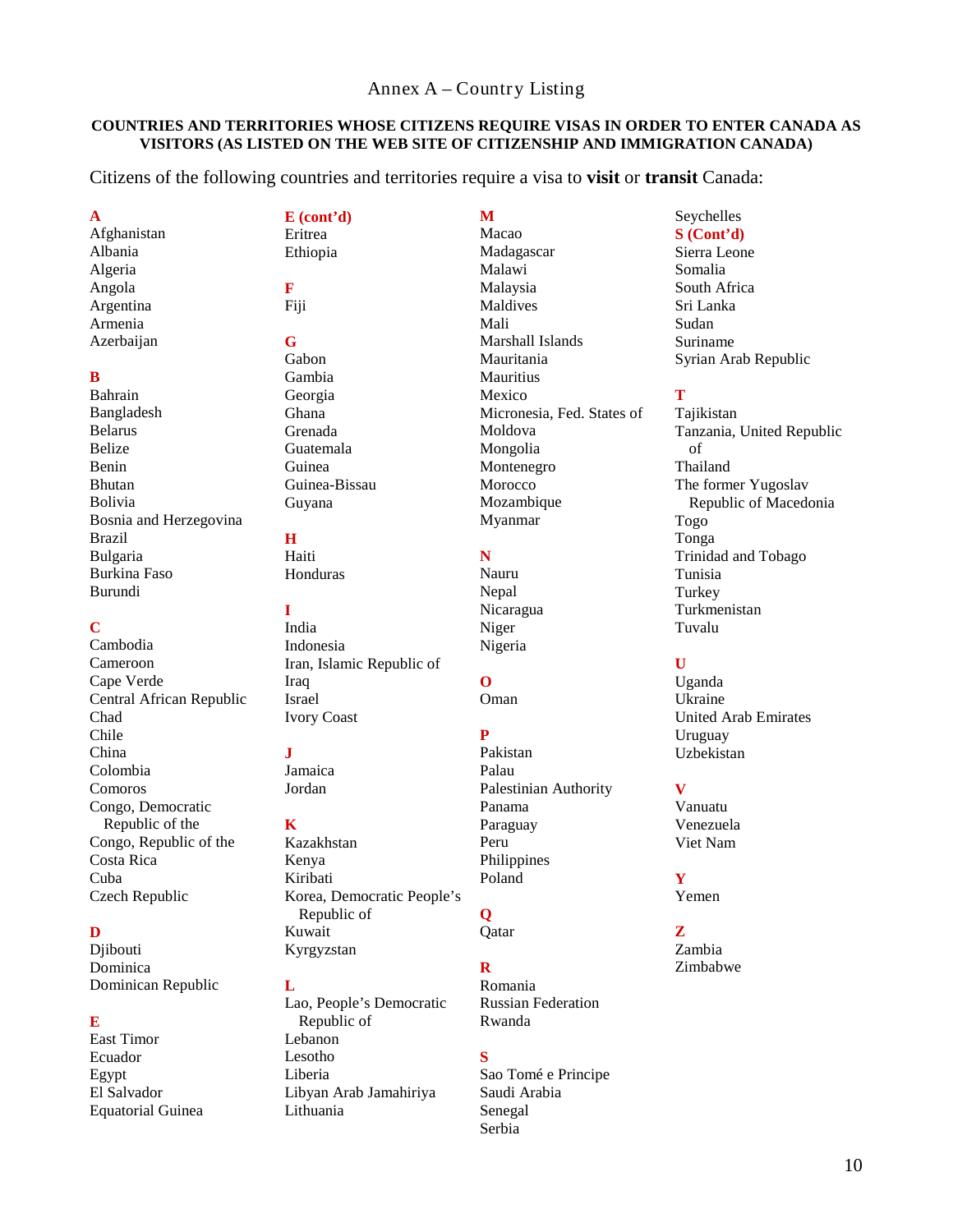## <span id="page-10-0"></span>Annex B – Hotel listing

#### **LIST OF HOTELS WITH INDICATIVE ROOM RATES IN CANADIAN DOLLARS PRICES DO NOT INCLUDE THE APPLICABLE TAXES: GST 5% + QST 8.5%**

## **RATES ARE INDICATIVE AND SUBJECT TO CHANGE**

| <b>A. FIVE STAR HOTELS</b>                                                                                                                                                                                                                                                                                                                                                           | <b>Room Rates</b>                                                                                                                                                                                                | <b>Distance to the</b><br>meeting venue | <b>Remarks</b>                                                             |  |
|--------------------------------------------------------------------------------------------------------------------------------------------------------------------------------------------------------------------------------------------------------------------------------------------------------------------------------------------------------------------------------------|------------------------------------------------------------------------------------------------------------------------------------------------------------------------------------------------------------------|-----------------------------------------|----------------------------------------------------------------------------|--|
| 1. Hotel Inter-Continental Montreal<br>360 St-Antoine Street West<br>Montreal, Quebec<br>Tel.: +1-514-847-8525, option #3<br>Toll free in North America: +1-800-361-3600<br>Fax: $+1-514-847-8730$<br>E-mail: montreal@interconti.com;<br>yulhb-reservations@ihg.com<br>Web site:<br>http://www.ichotelsgroup.com/intercontinental/en/g<br>b/reservations/dates-preferences/montreal | Please request the <b>SCBD</b> Rates at<br>the time of booking.<br>$$175.00 - $195.00$<br>$Jan - Apr$ :<br>$$180.00 - $200.00$<br>$May - Oct:$<br>$Nov - Dec:$<br>$$175.00 - $195.00$                            | 7 minutes' walk                         | Rates Include:<br>• High Speed Internet                                    |  |
| 2. Hyatt Regency Montreal<br>1255 Jeanne-Mance<br>Montreal, Quebec, H5B 1E5<br>Tel: $+1-514-982-1234$<br>Fax: $+1-514-841-2069$<br>Web site: www.montreal.hyatt.com                                                                                                                                                                                                                  | Please request the CBD/SCBD<br>rates at the time of booking.<br>$1$ Jan $-30$ Apr:<br>\$145.00<br>1 May - 31 Oct:<br>\$180.00<br>1 Nov - 31 Dec:<br>\$145.00                                                     | 13 minutes' walk                        | Rates Include:<br>• High Speed Internet                                    |  |
| <b>B. FOUR-STAR HOTELS</b>                                                                                                                                                                                                                                                                                                                                                           |                                                                                                                                                                                                                  |                                         |                                                                            |  |
| 3. Delta Centre Ville<br>777 University Street<br>Montreal, Quebec<br>Tel.: $+1-514-879-1370$<br>Fax: $+1-514-879-1761$<br>Web site for reservations:www.deltahotels.com/bg3                                                                                                                                                                                                         | Please Request the CBD or ICAO<br>rates at the time of booking.<br>\$155.00<br>$Jan - Apr$ :<br>$May - Oct:$<br>\$165.00<br>$Nov - Dec:$<br>\$155.00                                                             | 1 minute walk                           | Rates Include:<br>• High Speed Internet                                    |  |
| 4. Holiday Inn Select<br>99 Viger Street West<br>Montreal, Quebec<br>Tel.: +1-514-878-9888<br>Fax: $+1-514-878-6341$<br>Web site: www.ichotelsgroup.com                                                                                                                                                                                                                              | Please request the CBD, SCBD or<br>UN rates at the time of booking.<br>\$109.00<br>$Jan - Apr$ :<br>$May - Oct:$<br>\$125.00<br>$Nov - Dec:$<br>\$110.00                                                         | 12 minutes' walk                        | Rates Include:<br>• High Speed Internet                                    |  |
| 5. Hôtel de la Montagne<br>1430 de la Montagne Street<br>Montreal, Quebec<br>Tel.: +1-514-288-5656<br>Toll free in North America: +1-800-361-6262<br>Fax: $+1-514-288-9658$<br>Web site: www.hoteldelamontagne.com                                                                                                                                                                   | Please request CBD or ICAO rates<br>at the time of booking.<br>$Jan - Apr$ \$149.00<br>May - Oct \$159.00<br>Nov - Apr \$155.00                                                                                  | 17 minutes' walk                        | Rates Include:<br>• High Speed Internet                                    |  |
| 6. Square Phillips (Hotel & Suites)<br>1193 Place Phillips<br>Montreal, Quebec H3B 3C9<br>Tel. $+ 1 - 514 - 393 - 1193$<br>$Fax: + 1-514-393-1192$<br>Web site: www.squarephillips.com                                                                                                                                                                                               | Please request <b>SCBD</b> rates at the<br>time of booking. Daily and Weekly<br>rates available.<br>Jan-Apr: D:\$128.00/ W:\$119.00<br>May-Oct: D:\$147.00/ W:\$137.00<br>Nov-Dec: D:\$130.00/ W:\$121.00        | 9 minutes' walk                         | Rates Include:<br>• Breakfast<br>Free Internet<br>Local calls<br>$\bullet$ |  |
| 7. Embassy Suites<br>208 St-Antoine Street West<br>Montreal, Quebec<br>Tel: 514-288-8886<br>Fax: 514-288-8899<br>Web site:<br>http://embassysuites1.hilton.com/en_US/es/hotel/Y<br>ULDNES-Embassy-Suites-Montreal-<br>Quebec/index.do                                                                                                                                                | Please request <b>ICAO</b> rates at the<br>time of booking. Rates are divided<br>in two categories: Less than<br>2 weeks and more than 2 weeks<br>From 1 day to 2 weeks: \$159.00<br>More than 2 weeks: \$129.00 | 10 minutes' walk                        | Rates Include:<br>• Breakfast<br>High Speed Internet<br>Two Drinks Daily   |  |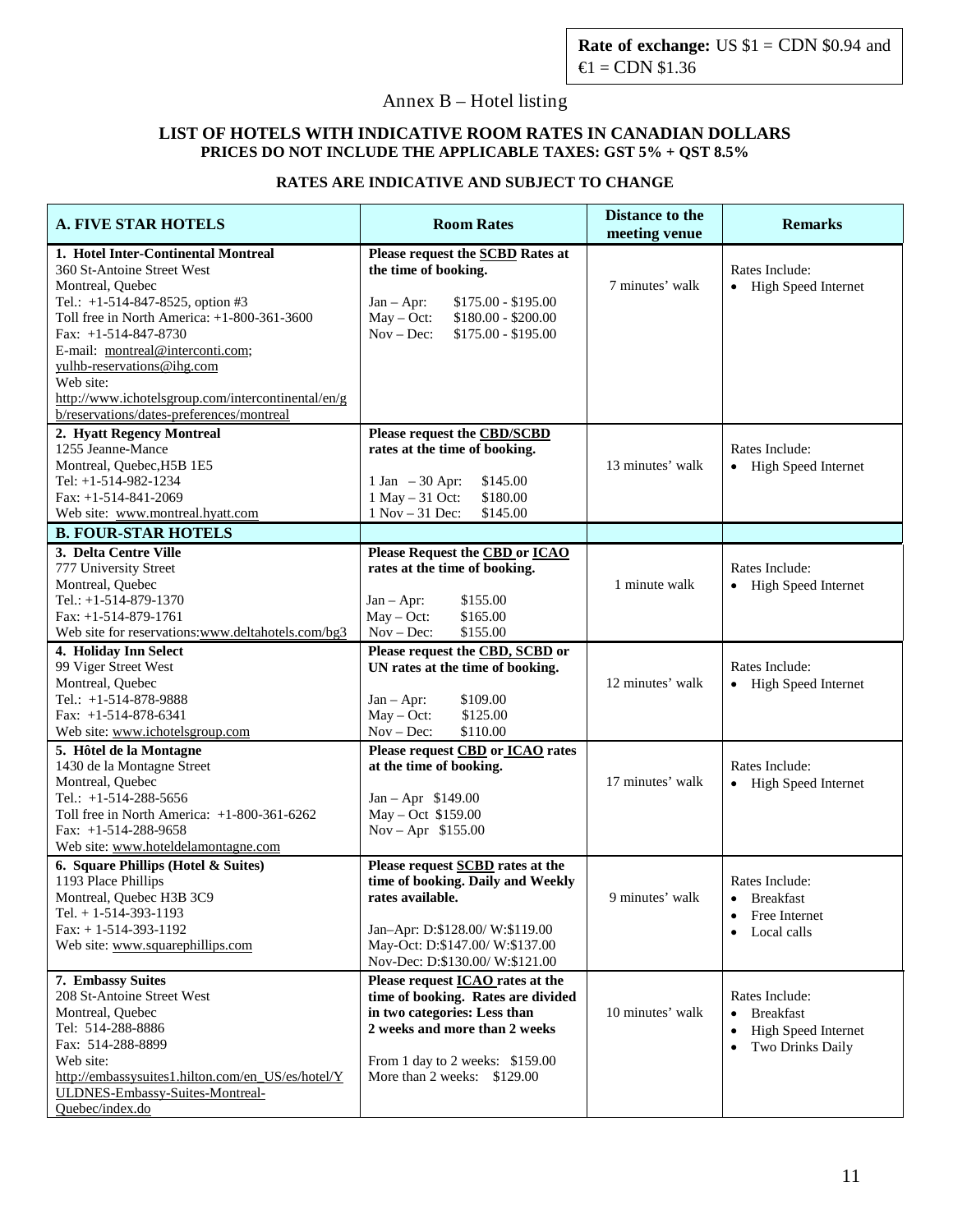| <b>B. FOUR-STAR HOTELS (continued)</b>                                                                                                                                                                                                                                                | <b>Approximate room rates</b>                                                                                                                                                                                 | <b>Distance to the</b><br>meeting venue | <b>Remarks</b>                                                                                       |  |
|---------------------------------------------------------------------------------------------------------------------------------------------------------------------------------------------------------------------------------------------------------------------------------------|---------------------------------------------------------------------------------------------------------------------------------------------------------------------------------------------------------------|-----------------------------------------|------------------------------------------------------------------------------------------------------|--|
| 8. Le Westin Montréal<br>270 St-Antoine West<br>Montreal, Quebec<br>Tel: 514-380-3333<br>Fax: 514-380-3332<br>Web site: http://www.westinmontreal.com/                                                                                                                                | Please request <b>ICAO</b> rates at the<br>time of booking.<br>$Jan - Apr$<br>\$169.00<br>$May - Oct$<br>\$179.00<br>\$169.00<br>$Nov - Dec$                                                                  | 7 minutes' walk                         | Rates Include:<br>• High Speed Internet                                                              |  |
| <b>C. THREE-STAR HOTELS</b>                                                                                                                                                                                                                                                           |                                                                                                                                                                                                               |                                         |                                                                                                      |  |
| 9. Best Western<br>3407 Peel Street<br>(corner of Peel and Sherbrooke Street)<br>Montreal, Quebec<br>Tel: +1-514-288-4141 or<br>Toll free in North America: $+1-800-361-7791$<br>Fax: $+1-514-288-3021$<br>Reservations: sam@hotelvillemarie.com<br>Web site: www.hotelvillemarie.com | Please request <b>ICAO</b> rates at the<br>time of booking.<br>Nov – Apr: $$109.00$<br>May - Oct: \$135.00                                                                                                    | 20 minutes' walk                        | Rates Include:<br>• High Speed Internet                                                              |  |
| 10. Hotel Le Dauphin<br>1025, De Bleury<br>Montreal, Quebec<br>Tel: +1-514-788-3888<br>Fax: $+1-514-788-3889$<br>E-mail: mtl_centre@hoteldauphin.ca<br>Web site: www.hoteldauphin.ca                                                                                                  | Please request CBD rates at the<br>time of booking.<br>$Nov - Apr$ \$115.00<br>May - Oct \$129.00                                                                                                             | 10 minutes' walk                        | Rates Include:<br><b>Breakfast</b><br>High Speed Internet<br>$\bullet$                               |  |
| 11. Hôtel Manoir des Alpes<br>1245 St. André Street<br>Montreal, Quebec<br>Tel.: $+1-514-845-9803$<br>$Fax: +1-514845-9886$<br>Web site: www.hotelmanoirdesalpes.qc.ca                                                                                                                | Please request the CBD or UN<br>rates at the time of booking<br>Jan-Dec: \$75.00                                                                                                                              | 15 minutes' walk                        | Rates Include:<br>• Breakfast<br>High Speed Internet<br>$\bullet$                                    |  |
| 12. L'Appartement-in-Montréal<br>455 Sherbrooke Street West<br>Montreal, Quebec<br>Tel.: +1-514-284-3634<br>Fax: $+1-514-287-1431$<br>Web site: www.appartementhotel.com                                                                                                              | Please request <b>SCBD</b> rates at the<br>time of booking. Daily and weekly<br>rates available.<br>Jan-Apr: D: \$111.00/W: \$100.00<br>May-Oct: D: \$125.00/W: \$108.00<br>Nov-Dec: D: \$112.00-W: \$101.00) | 20 minutes' walk                        | Rates Include:<br>• Breakfast<br><b>High Speed Internet</b><br>$\bullet$<br>Local calls<br>$\bullet$ |  |
| 13. La Tour Centre-Ville<br>400 René-Lévesque Blvd. W.<br>Montreal, Quebec<br>Tel.: $+ 1 - 514 - 866 - 8861$<br>Fax: $+1-514-866-7257$<br>E-mail:sales@hotelcentreville.com<br>Web site: www.hotelcentreville.com                                                                     | Please request CBD rates at the<br>time of booking.<br>$Jan - Apr$ \$75.00<br>\$85.00<br>May-Oct<br>Nov-Dec<br>\$75.00                                                                                        | 15 minutes' walk                        | Rates Include:<br>• High Speed Internet                                                              |  |
| 14. Travelodge<br>50, René-Lévesque Blvd. West<br>Montreal, Quebec<br>Tel.: +1-514-874-9090<br>Fax: $+1-514-874-0907$<br>E-mail: reserve@travellodgemontreal.ca<br>Web site: www.travelodge.com                                                                                       | Please request CBD rates at the<br>time of booking.<br>$Jan - Apr$ \$75.00<br>May - Oct \$92.00<br>$Nov - Dec$ \$75.00                                                                                        | 20 minutes' walk                        | Rates Include:<br>• High Speed Internet                                                              |  |
| 15. L'HOTEL<br>262 St-Jacques Street West<br>Montreal, Quebec, H2Y 1N1<br>Tel.: $+1-514985-0019$<br>Fax.: $+1-514-985-0059$<br>http://lhotelmontreal-px.trvlclick.com/index.cfm                                                                                                       | Please request CBD rate at the<br>time of booking.<br>$Jan - Apr$ \$115.00<br>May-Oct<br>\$135.00<br>Nov - Dec \$115.00                                                                                       | 7 minutes' walk                         | Rates Include:<br><b>Breakfast</b><br>$\bullet$<br><b>High Speed Internet</b><br>$\bullet$           |  |